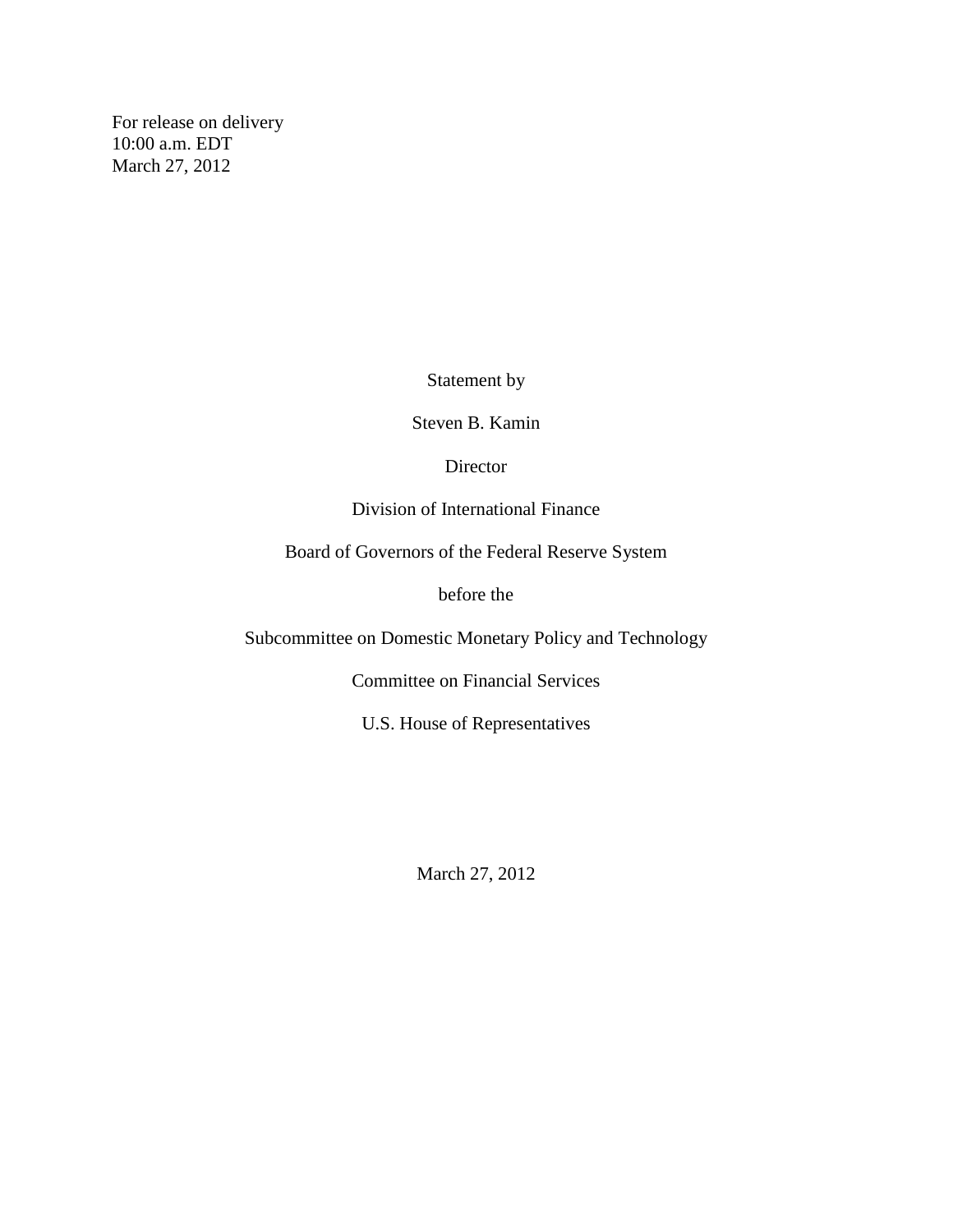Thank you, Chairman Paul, Ranking Member Clay, and members of the Subcommittee for inviting me today to talk about the economic situation in Europe and actions taken by the Federal Reserve in response to this situation.

For two years now, developments in Europe have played a critical role in shaping the tenor of global financial markets. The combination of high debts, large deficits, and poor growth prospects in several European countries using the euro has raised concerns about their fiscal sustainability. Such concerns were initially focused on Greece but have since spread to a number of other euro-area countries, leading to substantial increases in their sovereign borrowing costs. Pessimism about these countries' fiscal situation, in turn, has helped to undermine confidence in the strength of European financial institutions, increasing the institutions' borrowing costs and threatening to curtail their supply of credit. These developments have strained global financial markets and weighed on global economic activity.

In the past several months, European leaders have taken a number of policy actions that have helped reduce financial market stresses. In early December, the European Central Bank (ECB) reduced its policy interest rate, cut its reserve requirement, eased collateral rules for its lending, and, perhaps most important, began providing three-year secured loans to banks. Second, euro-area leaders, the Greek government, and private-sector holders of Greek debt are taking steps to put that country on a more sustainable fiscal path. Additionally, European leaders announced and have started to implement proposals to strengthen fiscal rules and European fiscal coordination. Discussions to expand the euro-area financial backstop are on-going. These steps are positive developments and signify the commitment of European leaders to alleviate the crisis.

Since early December, borrowing costs for several vulnerable European governments have declined, funding pressures for European banks have eased, and the tone of investor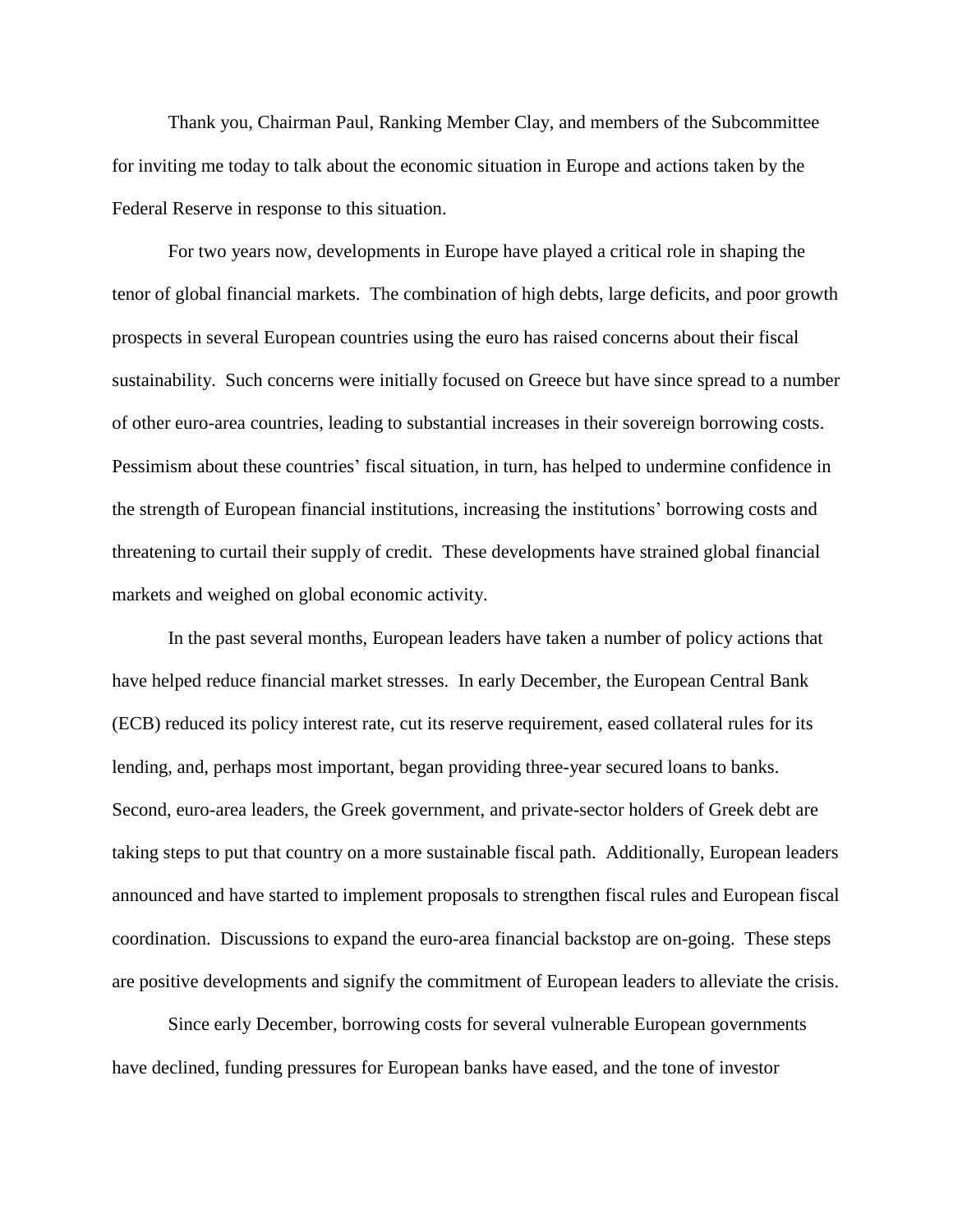sentiment has improved. However, financial markets remain under strain. Europe's authorities continue to face difficult challenges as they seek to stabilize their fiscal and financial situation, and it will be critical for them to follow through on their policy commitments in the months ahead.

Here at home, the financial stresses in Europe have undoubtedly spilled over to the United States by restraining our exports, weighing on business and consumer confidence, and adding to pressures on U.S. financial markets and institutions. Of note, as concerns about the financial system in Europe mounted, many foreign banks, especially those in Europe, faced a rise in the cost of dollar funding and a decline in its availability. A great deal of trade and investment the world over is financed in dollars, so many foreign financial institutions have heavy borrowing needs in our currency. These institutions also borrow heavily in dollars because they are active in U.S. markets, purchasing government and corporate securities and lending to households and firms. While strains have eased somewhat of late, difficulty acquiring dollar funding by European and other financial institutions could ultimately make it harder and more costly for U.S. households and businesses to get loans. Moreover, disruptions to European access to dollar funding could spill over into the market for borrowing and lending in U.S. dollars more generally, raising the cost of funding for U.S. financial institutions. Although the breadth and size of all of these effects on the U.S. economy are difficult to gauge, it is clear that the situation in Europe poses a significant risk to U.S. economic activity and bears close watching.

## **Swap Lines with Other Central Banks**

To address these potential risks to the United States, as described in an announcement on November 30, the Federal Reserve agreed with the ECB and the central banks of Canada, Japan,

- 2 -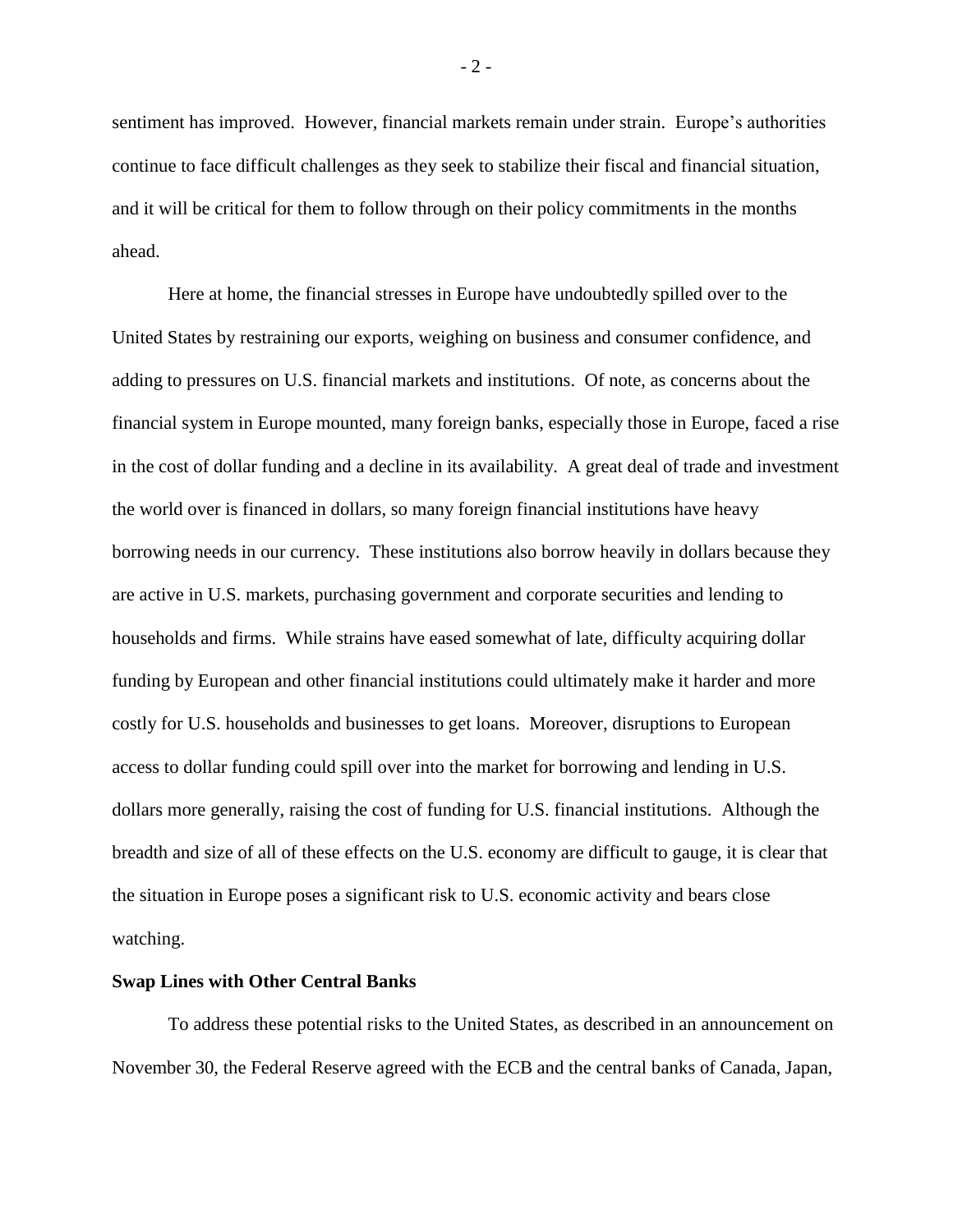Switzerland, and the United Kingdom to revise, extend, and expand its swap lines with these institutions.<sup>1</sup> The measures were taken to ease strains in global financial markets, which, if left unchecked, could significantly impair the supply of credit to households and businesses in the United States and impede our economic recovery. Such strains were particularly evident in Europe, and these actions were designed to help prevent them from spilling over to the U.S. economy.

Three steps were described in the November 30 announcement. First, we reduced the pricing of drawings on the dollar liquidity swap lines. The previous pricing had been at a spread of 100 basis points over the overnight index swap rate.<sup>2</sup> We reduced that spread to 50 basis points. The lower cost to the ECB and other foreign central banks enabled them to reduce the cost of the dollar loans they provide to financial institutions in their jurisdictions. Reducing these costs has helped alleviate pressures in U.S. money markets generated by foreign financial institutions, strengthen the liquidity positions of European and other foreign institutions, and boost confidence at a time of considerable strain in international financial markets. Through all of these channels, the action should help support the continued supply of credit to U.S. households and businesses.

Second, we extended the authorization for these lines through February 1, 2013. The previous authorization had been through August 1, 2012. This extension demonstrated that central banks are prepared to work together for a sustained period, if needed, to support global liquidity conditions.

 $\overline{a}$ 

<sup>&</sup>lt;sup>1</sup> See Board of Governors of the Federal Reserve System (2011), "Coordinated Central Bank Action to Address Pressures in Global Money Markets," press release, November 30,

www.federalreserve.gov/newsevents/press/monetary/20111130a.htm. Similar announcements appeared on the web sites of the other participating central banks.

<sup>&</sup>lt;sup>2</sup> The dollar overnight index swap rate is the fixed rate that one party agrees to pay in exchange for the average of the overnight federal funds rates over the life of the swap. As such, it is a measure of the average federal funds rate expected over the term of the swap.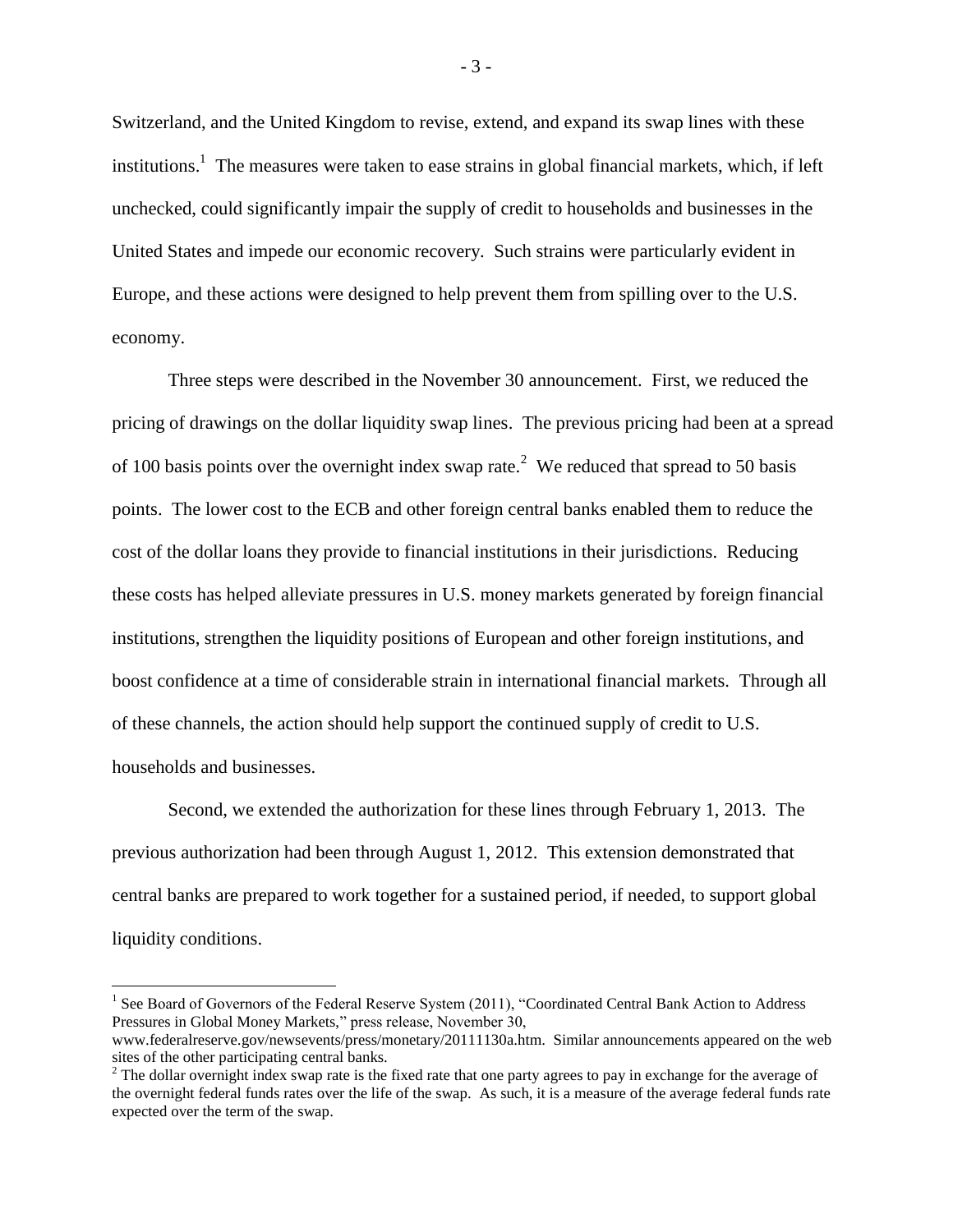Third, we agreed to establish, as a precautionary measure, swap lines in the currencies of the other central banks participating in the announcement. (The Federal Reserve had established similar lines in April 2009, but they were not drawn upon and were allowed to expire in February 2010.) These lines would permit the Federal Reserve, if needed, to provide euros, Canadian dollars, Japanese yen, Swiss francs, or British pounds to U.S. financial institutions on a secured basis, much as the foreign central banks provide dollars to institutions in their jurisdictions now. U.S. financial institutions are not experiencing any foreign currency liquidity pressures at present, but we judged it prudent to make arrangements to offer such liquidity should the need arise in the future.

I would like to emphasize that information on the swap lines is fully disclosed on the Federal Reserve's website--through our weekly balance sheet release and other materials--and information on swap transactions each week is provided on the website of the Federal Reserve Bank of New York.<sup>3</sup>

I also want to underscore that these swap agreements are safe from the perspective of the Federal Reserve and the U.S. taxpayer, for five main reasons:

 First, the swap transactions themselves present no exchange rate or interest rate risk to the Fed. Because the terms of each drawing and repayment are set at the time that the draw is initiated, fluctuations in exchange rates and interest rates that may occur while the swap funds are outstanding do not alter the amounts eventually to be repaid.

 $3$  For the outstanding amount of dollar funding through the swap lines as it appears each week in the Federal Reserve balance sheet, see www.federalreserve.gov/releases/h41. For other relevant information and materials on the Federal Reserve's website, see www.federalreserve.gov/monetarypolicy/bst\_liquidityswaps.htm. For weekly information on the Federal Reserve's swap transactions with other central banks, see www.newyorkfed.org/markets/fxswap/fxswap.cfm. Finally, for copies of the agreements between the Federal Reserve and other central banks, as well as other information, see www.newyorkfed.org/markets/liquidity\_swap.html.

 $\overline{a}$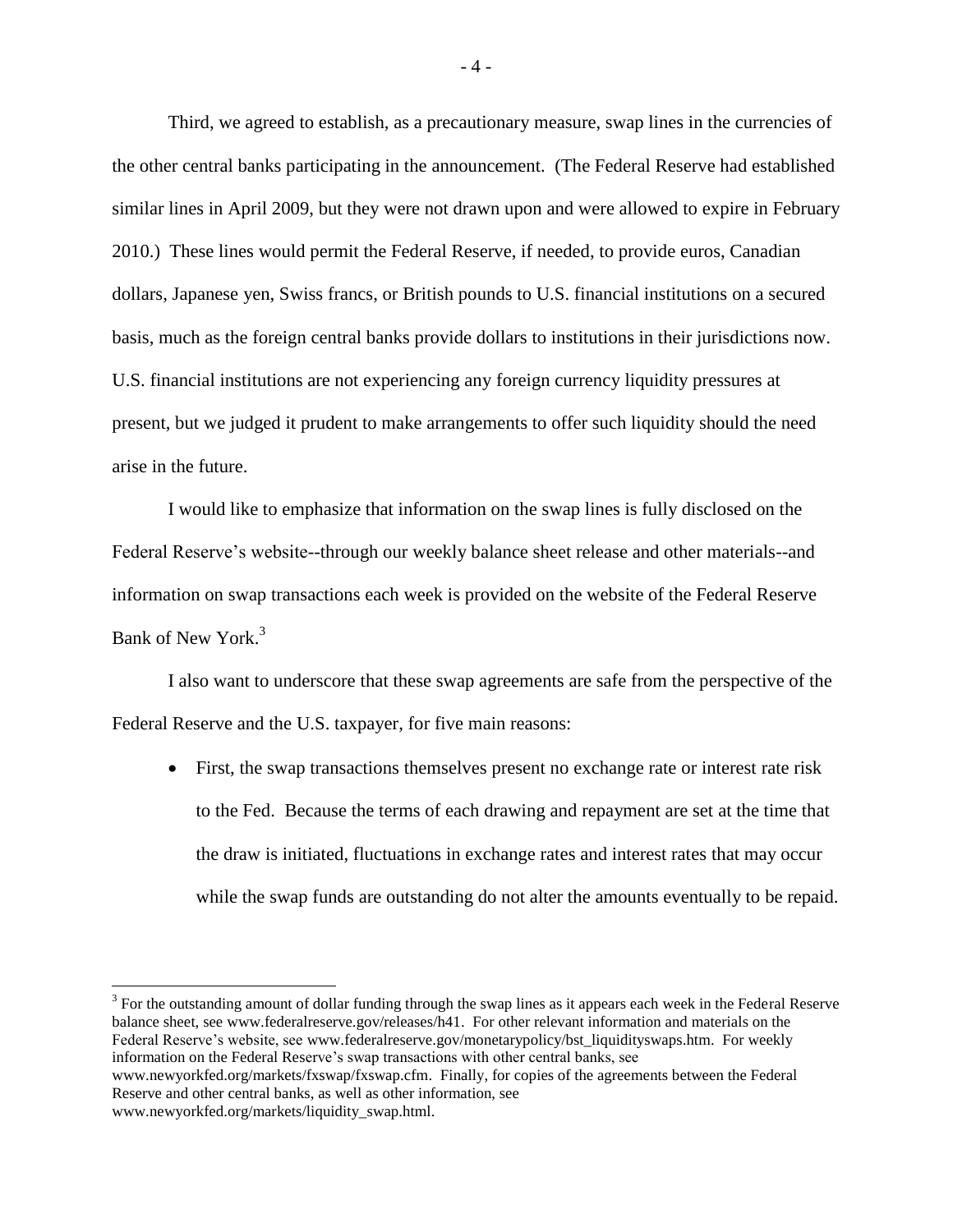- Second, each drawing on the swap lines must be approved by the Federal Reserve, which provides the Federal Reserve with control over use of the facility by the foreign central banks.
- Third, the foreign currency held by the Federal Reserve during the term of the swap drawings provides added security.
- Fourth, our counterparties in these swap agreements are the foreign central banks. In turn, it is they who lend the dollars they draw from the swap lines to private institutions in their own jurisdictions. The foreign central banks assume the credit risk associated with lending to these institutions. The Federal Reserve has had long and close relationships with these central banks, and our interactions with them over the years have provided a track record that justifies a high degree of trust and cooperation.
- Finally, the short tenor of the swap drawings, which have maturities of at most three months, also offers some protection, in that positions could be wound down relatively quickly were it judged appropriate to do so.

The Federal Reserve has not lost a penny on any of the swap line transactions since these lines were established in 2007, even during the most intense period of activity at the end of 2008. Moreover, at the maturity of each swap transaction, the Federal Reserve receives the dollars it provided plus a fee. These fees add to overall earnings on Federal Reserve operations, thereby increasing the amount the Federal Reserve remits to taxpayers.

## **Conclusion**

The changes in swap arrangements that I have discussed have had some positive effects on dollar funding markets. After the announcement of the changes at the end of November,